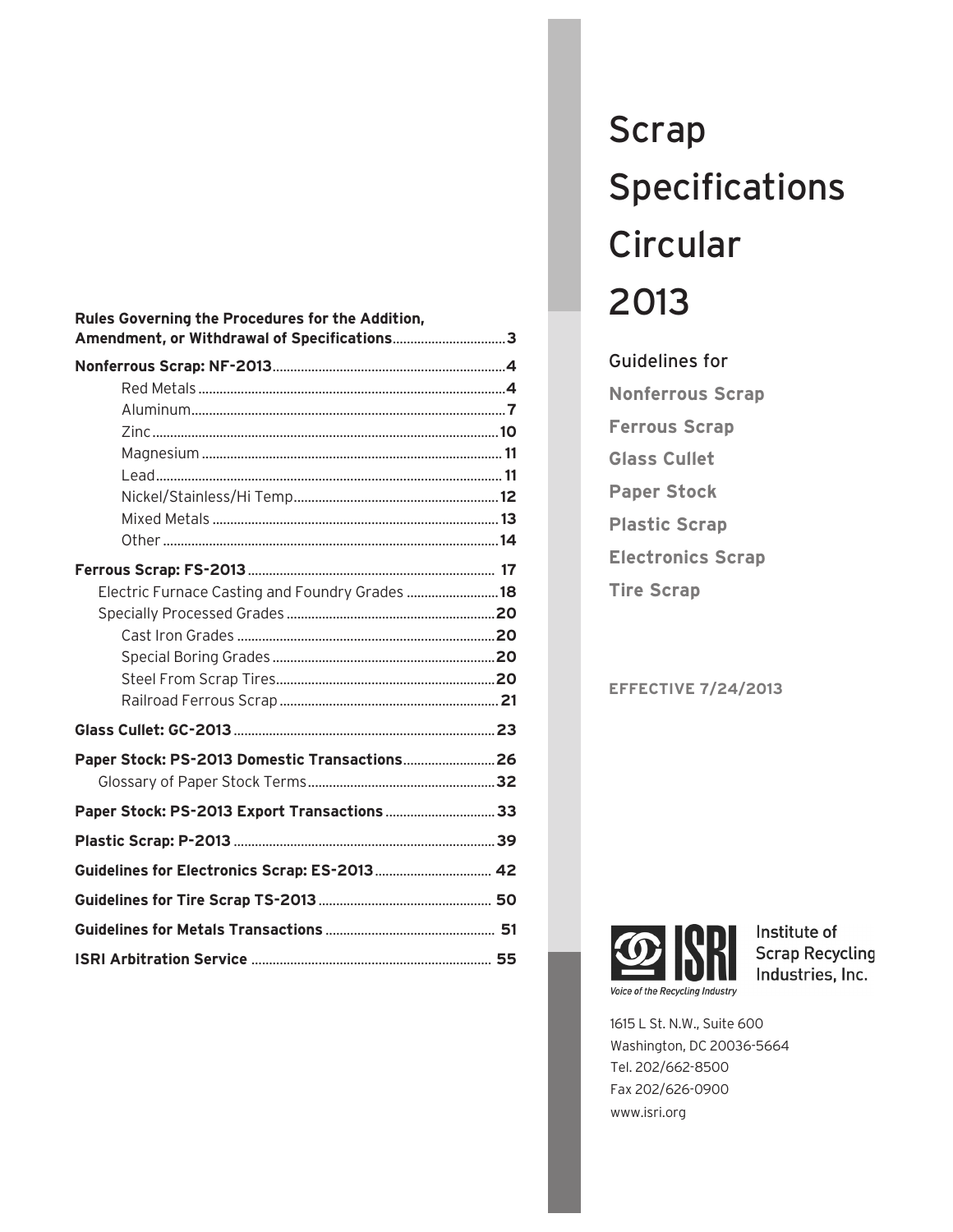#### CODE ITEM CODE ITEM

to be free of grindings and babbitts. To avoid dispute, to be sold subject to sample or analysis.

#### **Ocean MIXED UNSWEATED AUTO RADIATORS**

Shall consist of mixed automobile radiators, to be free of aluminum radiators, and iron-finned radiators. All radiators to be subject to deduction of actual iron. The tonnage specification should cover the gross weight of the radiators, unless otherwise specified.

#### **Pales BRASS CONDENSER TUBES**

Shall consist of clean condenser tubing which may be plated or unplated, free of excessive corroded material as mutually agreed. Upon mutual agreement between buyer and seller, may be in the form of whole bundles including iron and/or brass heads as well as iron and/or brass baffles.

## **Pallu ALUMINUM BRASS CONDENSER TUBES**

Shall consist of clean sound condenser tubing which may be plated or unplated, free of nickel alloy and corroded material.

#### **Palms MUNTZ METAL TUBES**

Shall consist of clean sound Muntz metal tubing which may be plated or unplated, free of nickel alloy, aluminum alloy, and corroded material.

#### **Parch MANGANESE BRONZE SOLIDS**

Shall have a copper content of not less than 55%, a lead content of not more than 1%, and shall be free of aluminum bronze and silicon bronze.

# ALUMINUM

**Tablet CLEAN ALUMINUM LITHOGRAPHIC SHEETS**

To consist of 1000 and/or 3000 series alloys, to be free of paper, plastic, excessively inked sheets, and any other contaminants. Minimum size of 3" (8 cm) in any direction.

- **Tabloid NEW, CLEAN ALUMINUM LITHOGRAPHIC SHEETS** To consist of 1000 and/or 3000 series alloys, uncoated, unpainted, to be free of paper, plastic, ink, and any other contaminants. Minimum size of 3" (8 cm) in any direction.
- **Taboo MIXED LOW COPPER ALUMINUM CLIPPINGS AND SOLIDS** Shall consist of new, clean, uncoated and unpainted low copper aluminum scrap of two or more alloys with a minimum thickness of 0.015 inches (.38 mm) and to be free of 2000 and 7000 series, hair wire, wire screen, punchings less 1/2 inch (1.25 cm) diameter, dirt, and other non-metallic items. Grease and oil not to total more than 1%. Variations to this specification should be agreed upon prior to shipment between the buyer and seller.

#### **Taint/ CLEAN MIXED OLD ALLOY SHEET ALUMINUM**

**Tabor** Shall consist of clean old alloy aluminum sheet of two or more alloys, free of foil, venetian blinds, castings, hair wire, screen wire, food or beverage containers, radiator shells, airplane sheet, bottle caps, plastic, dirt, and other non-metallic items. Oil

and grease not to total more than 1%. Up to 10% Tale permitted.

#### **Take NEW ALUMINUM CAN STOCK**

Shall consist of new low copper aluminum can stock and clippings, clean, lithographed or not lithographed, and coated with clear lacquer but free of lids with sealers, iron, dirt and other foreign contamination. Oil not to exceed 1%.

### **Talc POST-CONSUMER ALUMINUM CAN SCRAP**

Shall consist of old aluminum food and/or beverage cans. The material is to be free of other scrap metals, foil, tin cans, plastic bottles, paper, glass, and other non-metallic items. Variations to this specification should be agreed upon prior to shipment between the buyer and seller.

#### **Talcred SHREDDED ALUMINUM USED BEVERAGE CAN (UBC) SCRAP**

Shall have a density of 12 to 17 pounds per cubic foot (193 to 273 kg/m3). Material should contain maximum 5% fines less than 4 mesh (U.S. standard screen size) (6.35 mm). Must be magnetically separated material and free of steel, lead, bottle caps, plastic cans and other plastics, glass, wood, dirt, grease, trash, and other foreign substances. Any free lead is basis for rejection. Any and all aluminum items, other than used beverage cans, are not acceptable. Variations to this specification should be agreed upon prior to shipment between the seller and buyer.

#### **Taldack DENSIFIED ALUMINUM USED BEVERAGE CAN (UBC) SCRAP**

Shall have a biscuit density of 35 to 50 pounds per cubic foot (562 to 802 kg/m3). Each biscuit not to exceed 60 pounds (27.2 kg). Nominal biscuit size range from 10" to 13" x 101/4" (25.4 x 33 x 26 cm) to 20" x 61/4" x 9" (50.8 x 15.9 x 22.9 cm). Shall have banding slots in both directions to facilitate bundle banding. All biscuits comprising a bundle must be of uniform size. Size: Bundle range dimensions acceptable are 41" to 44" x 51" (104 to 112 cm) to 54" x 54" (137 x 137 cm) to 56" (142 cm) high. The only acceptable tying method shall be as follows: Using minimum 5/8" (1.6 cm) wide by .020" (.05 cm) thick steel straps, the bundles are to be banded with one vertical band per row and a minimum of two firth (horizontal) bands per bundle. Use of skids and/or support sheets of any material is not acceptable. Must be magnetically separated material and free of steel, lead, bottle caps, plastic cans and other plastic, glass, wood, dirt, grease, trash, and other foreign substances. Any free lead is basis for rejection. Any and all aluminum items, other than used beverage cans, are not acceptable. Items not covered in the specifications, including moisture, and any variations to this specification should be agreed upon prior to shipment between the seller and buyer.

#### **Taldon BALED ALUMINUM USED BEVERAGE CAN (UBC) SCRAP** Shall have a minimum density of 14 pounds per cubic foot (225 kg/m3), and a maximum density of 17 pounds per cubic foot (273 kg/m3) for unflattened UBC and 22 pounds per cubic foot (353 kg/m3) for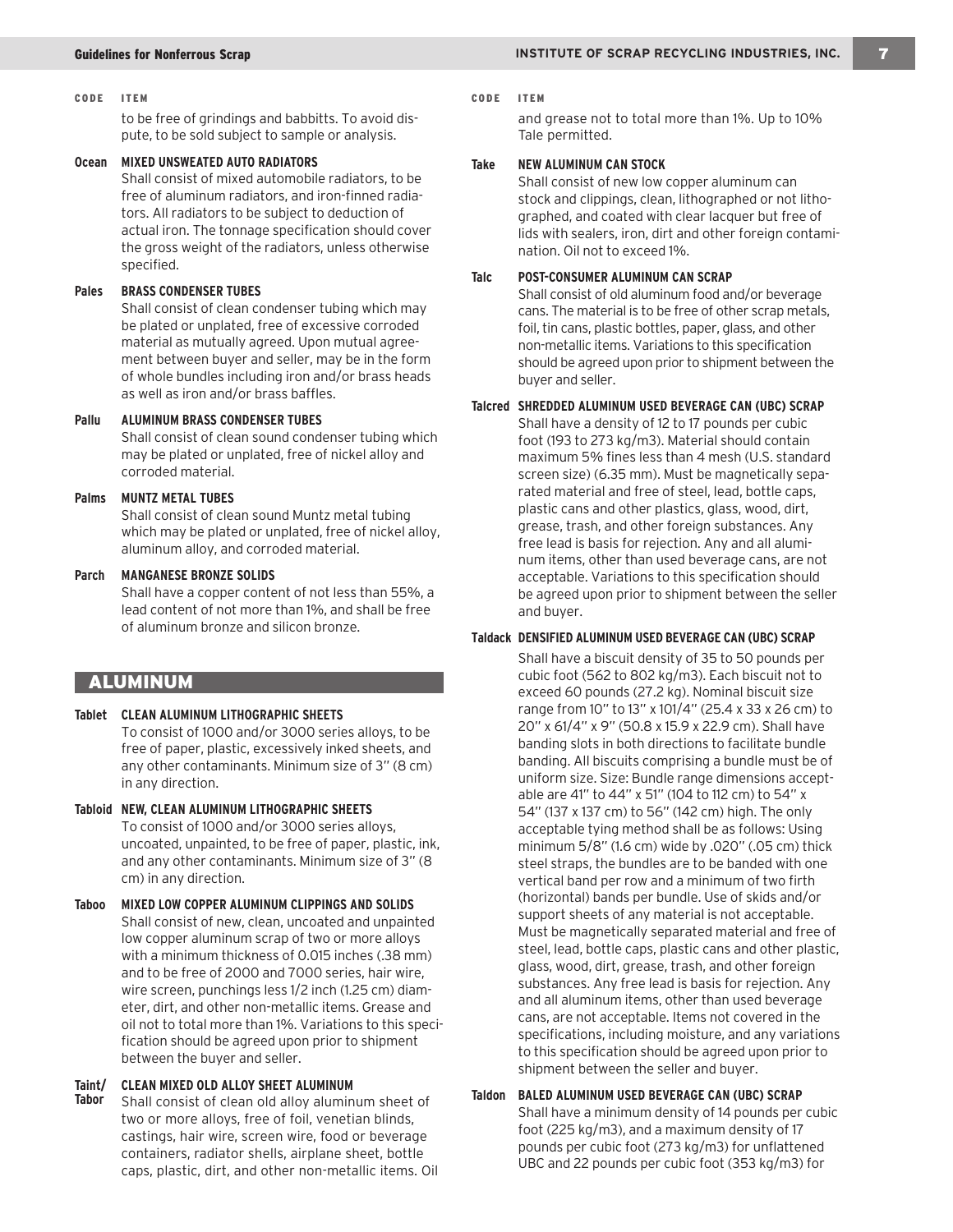flattened UBC. Size: Minimum 30 cubic feet (.85 m3), with bale range dimensions of 24" to 40" (61 to 132 cm) by 30" to 52" (76 to 132 cm) by 40" to 84"(102 to 213 cm). The only acceptable tying method shall be as follows: four to six 5/8" (1.6 cm) x .020" (5 mm) steel bands, or six to ten #13 gauge steel wires (aluminum bands or wires are acceptable in equivalent strength and number). Use of skids and/ or support sheets of any material is not acceptable. Must be magnetically separated material and free of steel, lead, bottle caps, plastic cans and other plastic, glass, wood, dirt, grease, trash, and other foreign substances. Any free lead is basis for rejection. Any and all aluminum items, other than used beverage cans, are not acceptable. Variations to this specification should be agreed upon prior to shipment between the buyer and seller.

#### **Taldork BRIQUETUED ALUMINUM USED BEVERAGE CAN (UBC) SCRAP**

Shall have a briquette density of 50 pounds per cubic foot (800 kg/m3) minimum. Nominal briquette size shall range from 12" to 24" (30.5 x 61 cm) x 12" to 24" (30.5 x 61 cm) in uniform profile with a variable length of 8" (20.3 cm) minimum and 48" (122 cm) maximum. Briquettes shall be bundled or stacked on skids and secured with a minimum of one vertical band per row and a minimum of one girth band per horizontal layer. Briquettes not to overhang pallet. Total package height shall be 48 (122 cm) maximum. Banding shall be at least 5/8" (1.6 cm) wide by .020" (5 mm) thick steel strapping or equivalent strength. The weight of any bundle shall not exceed 4,000 pounds (1.814 mt). Material must be magnetically separated and free of steel, plastic, glass, dirt and all other foreign substances. Any and all aluminum items other than UBC are unacceptable. Any free lead is basis for rejection. Items not covered in the specification, including moisture, and any variations to this specification should be agreed upon prior to shipment between the buyer and seller.

#### **Tale PAINTED SIDING**

Shall consist of clean, low copper aluminum siding scrap, painted one or two sides, free of plastic coating, iron, dirt, corrosion, fiber, foam, or fiberglass backing or other non-metallic items.

#### **Talk ALUMINUM COPPER RADIATORS**

Shall consist of clean aluminum and copper radiators, and/or aluminum fins on copper tubing, free of brass tubing, iron and other foreign contamination.

#### **Tall E.C. ALUMINUM NODULES**

Shall consist of clean E.C. aluminum, chopped or shredded, free of screening, hair-wire, iron, copper, insulation and other non-metallic items. Must be free of minus 20 mesh material. Must contain 99.45% aluminum content.

**Tally ALL ALUMINUM RADIATORS FROM AUTOMOBILES** Shall consist of clean aluminum radiators and/or condensers. Should be free of all other types of radiators. All contaminants including iron, plastic, and foam not to exceed 1% of weight. Any deviation to

#### CODE ITEM CODE ITEM

this specification, including oxidation and aluminum content, to be negotiated between buyer and seller.

#### **Talon NEW PURE ALUMINUM WIRE AND CABLE**

Shall consist of new, clean, unalloyed aluminum wire or cable free from hair wire, ACSR, wire screen, iron, insulation and other non-metallic items.

#### **Tann NEW MIXED ALUMINUM WIRE AND CABLE**

Shall consist of new, clean, unalloyed aluminum wire or cable which may contain up to 10% 6000 series wire and cable free from hair wire, wire screen, iron, insulation and other non-metallic items.

#### **Tarry A CLEAN ALUMINUM PISTONS**

Shall consist of clean aluminum pistons to be free from struts, bushings, shafts, iron rings and nonmetallic items. Oil and grease not to exceed 2%.

#### **Tarry B CLEAN ALUMINUM PISTONS WITH STRUTS**

Shall consist of clean whole aluminum pistons with struts. Material is to be free from bushings, shafts, iron and non-metallic items . Oil and grease not to exceed 2%.

#### **Tarry C IRONY ALUMINUM PISTONS**

Shall consist of aluminum pistons with non-aluminum attachments to be sold on a recovery basis or by special arrangement between buyer and seller.

#### **Tassel OLD MIXED ALUMINUM WIRE AND CABLE**

Shall consist of old, unalloyed aluminum wire and cable which may contain up to 10% 6000 series wire and cable with not over 1% free oxide or dirt and free from hair wire, wire screen, iron, insulation and other non-metallic items.

#### **Taste OLD PURE ALUMINUM WIRE AND CABLE**

Shall consist of old, unalloyed aluminum wire and cable containing not over 1% free oxide or dirt and free from hair wire, wire screen, iron, insulation and other non-metallic items.

#### **Tata NEW PRODUCTION ALUMINUM EXTRUSIONS**

Shall consist of one alloy (typically 6063). Material may contain "butt ends" from the extrusion process but must be free of any foreign contamination. Anodized material is acceptable. Painted material or alloys other than 6063 must be agreed upon by buyer and seller.

#### **Toto ALUMINUM EXTRUSIONS "10/10"**

Material to consist of new production and old/used 6063 extrusions that may contain up to (but not exceed) 10 percent painted extrusions and 10 percent 6061 alloy extrusions. Must not contain other alloys of aluminum. Material should be free of zinc corners, iron attachments, felt, plastic, paper, cardboard, thermo break, and dirt and other contaminants.

#### **Tutu ALUMINUM EXTRUSION DEALER GRADE**

Shall consist of old extruded aluminum of one alloy, typically alloy 6063, 6061, or 7075. Material must be free of iron, thermo break, saw chips, zinc corners, dirt, paper, cardboard, and other foreign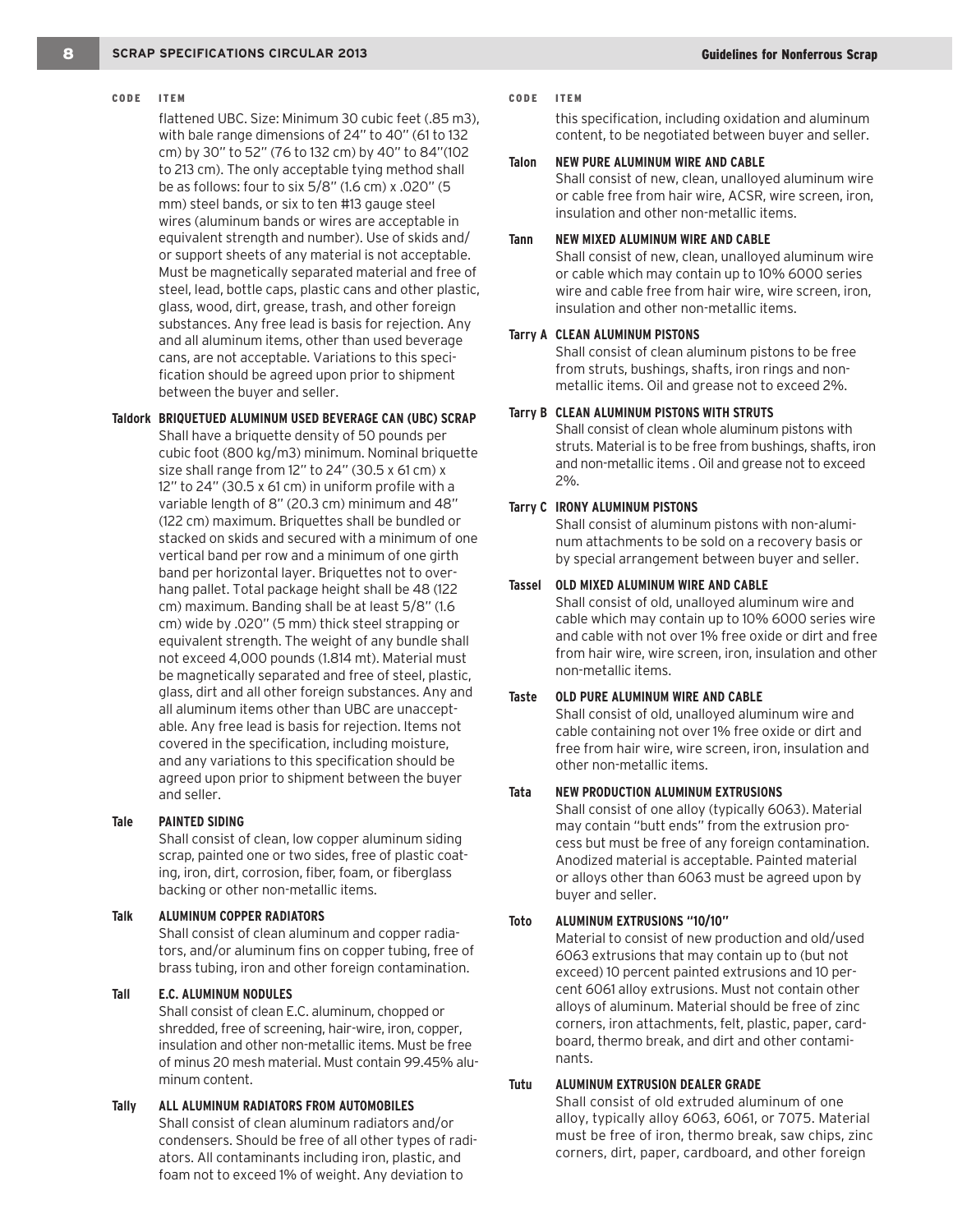#### CODE ITEM CODE ITEM

contamination. Percentages of paint or other alloys to be agreed upon by buyer and seller.

**Teens SEGREGATED ALUMINUM BORINGS AND TURNINGS** Shall consist of aluminum borings and turnings of one specified alloy. Material should be free of oxidation, dirt, free iron, stainless steel, magnesium, oil, flammable liquids, moisture and other non-metallic items. Fines should not exceed 3% through a 20 mesh (U.S. standard) screen.

#### **Telic MIXED ALUMINUM BORINGS AND TURNINGS**

Shall consist of clean, uncorroded aluminum borings and turnings of two or more alloys and subject to deductions for fines in excess of 3% through a 20 mesh screen and dirt, free iron, oil, moisture and all other non-metallic items. Material containing iron in excess of 10% and/or free magnesium or stainless steel or containing highly flammable cutting compounds will not constitute good delivery. To avoid dispute, material should be sold on basis of definite maximum zinc, tin and magnesium content.

#### **Tense MIXED ALUMINUM CASTINGS**

Shall consist of all clean aluminum castings which may contain auto and airplane castings but no ingots, and to be free of iron, brass, dirt and other non-metallic items. Oil and grease not to total more than 2%.

#### **Tepid AIRCRAFT SHEET ALUMINUM**

Should be sold on recovery basis or by special arrangements with purchaser.

#### **Terse NEW ALUMINUM FOIL**

Shall consist of clean, new, pure, uncoated 1000 and/or 3000 and/or 8000 series alloy aluminum foil, free from anodized foil, radar foil and chaff, paper, plastics, or any other non-metallic items. Hydraulically briquetted material and other alloys by agreement between buyer and seller.

#### **Tesla POST CONSUMER ALUMINUM FOIL**

Shall consist of baled old household aluminum foil and formed foil containers of uncoated 1000, 3000 and 8000 series aluminum alloy. Material may be anodized and contain a maximum of 5% organic residue. Material must be free from radar chaff foil, chemically etched foil, laminated foils, iron, paper, plastic and other non-metallic contaminants.

#### **Tetra NEW COATED ALUMINUM FOIL**

Shall consist of new aluminum foil coated or laminated with ink, lacquers, paper, or plastic. Material shall be clean, dry, free of loose plastic, PVC and other non-metallic items. This foil is sold on a metal content basis or by sample as agreed between buyer and seller.

#### **Thigh ALUMINUM GRINDINGS**

Should be sold on recovery basis or by special arrangements with purchaser.

#### **Thirl ALUMINUM DROSSES, SPATTERS, SPILLINGS, SKIMMINGS AND SWEEPINGS**

Should be sold on recovery basis or by special arrangements with purchaser.

#### **Throb SWEATED ALUMINUM**

Shall consist of aluminum scrap which has been sweated or melted into a form or shape such as an ingot, sow or slab for convenience in shipping; to be free from corrosion, dross or any non-aluminum inclusions. Should be sold subject to sample or analysis.

#### **Tooth SEGREGATED NEW ALUMINUM ALLOY CLIPPINGS AND SOLIDS**

Shall consist of new, clean, uncoated and unpainted aluminum scrap of one specified aluminum alloy with a minimum thickness of .015" (.38 mm) and to be free of hair wire, wire screen, dirt and other nonmetallic items. Oil and grease not to total more than 1%. Also free from punchings less than 1/2" (1.27 cm) in size.

# **Tough MIXED NEW ALUMINUM ALLOY CLIPPINGS AND SOLIDS**

Shall consist of new, clean, uncoated and unpainted aluminum scrap of two or more alloys with a minimum thickness of .015" (.38 mm) and to be free of hair wire, wire screen, dirt and other non-metallic items. Oil and grease not to total more than 1%. Also free from punchings less than 1/2" (1.27 cm) in size.

#### **Tread SEGREGATED NEW ALUMINUM CASTINGS, FORGINGS AND EXTRUSIONS**

Shall consist of new, clean, uncoated aluminum castings, forgings, and extrusions of one specified alloy only and to be free from sawings, stainless steel, zinc, iron, dirt, oil, grease and other non-metallic items.

#### **Troma Aluminum Auto or Truck Wheels**

Shall consist of clean, single-piece, unplated aluminum wheels of a single specified alloy, free of all inserts, steel, wheel weights, valve stems, tires, grease and oil and other non-metallic items. Variations to this specification should be agreed upon prior to shipment between the buyer and seller.

#### **Trump ALUMINUM AUTO CASTINGS**

Shall consist of all clean automobile aluminum castings of sufficient size to be readily identified and to be free from iron, dirt, brass, bushings, and nonmetallic items. Oil and grease not to total more than 2%.

#### **Twang INSULATED ALUMINUM WIRE SCRAP**

Shall consist of aluminum wire scrap with various types of insulation. To be sold on a sample or recovery basis, subject to arrangement between buyer and seller.

## **Twirl FRAGMENTIZER AIRCRAFT ALUMINUM SCRAP (2000 and 7000 series)**

The material as received must be dry and not to contain more than 2% free zinc, 1% maximum free magnesium, and 1.5% maximum free iron and stainless with a maximum of 2% analytical iron. Not to contain more than a total 5% maximum of non-metallics, of